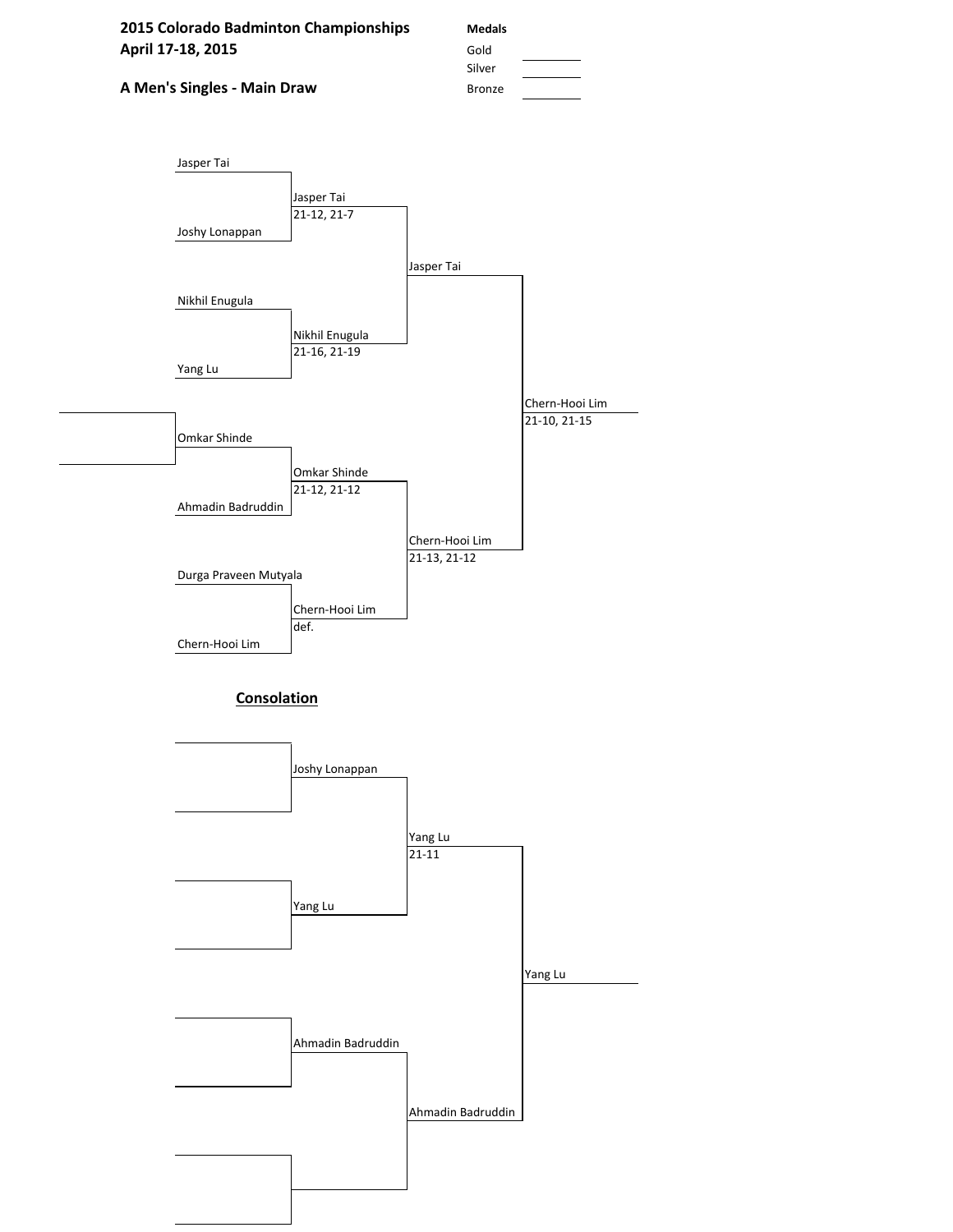**2015 Colorado Badminton Championships Medals April 17-18, 2015** G

S

**B Men's Singles - Main Draw** B



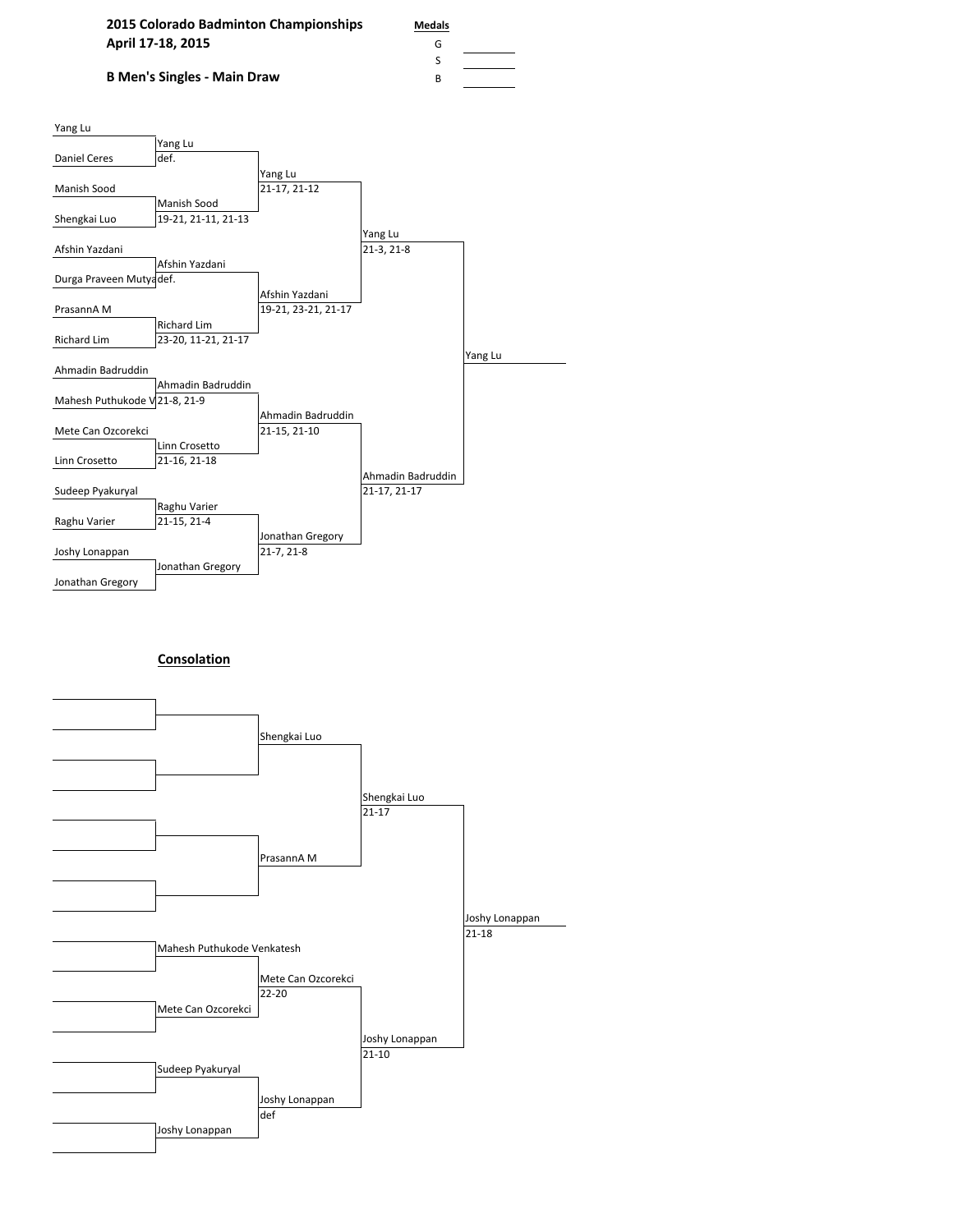

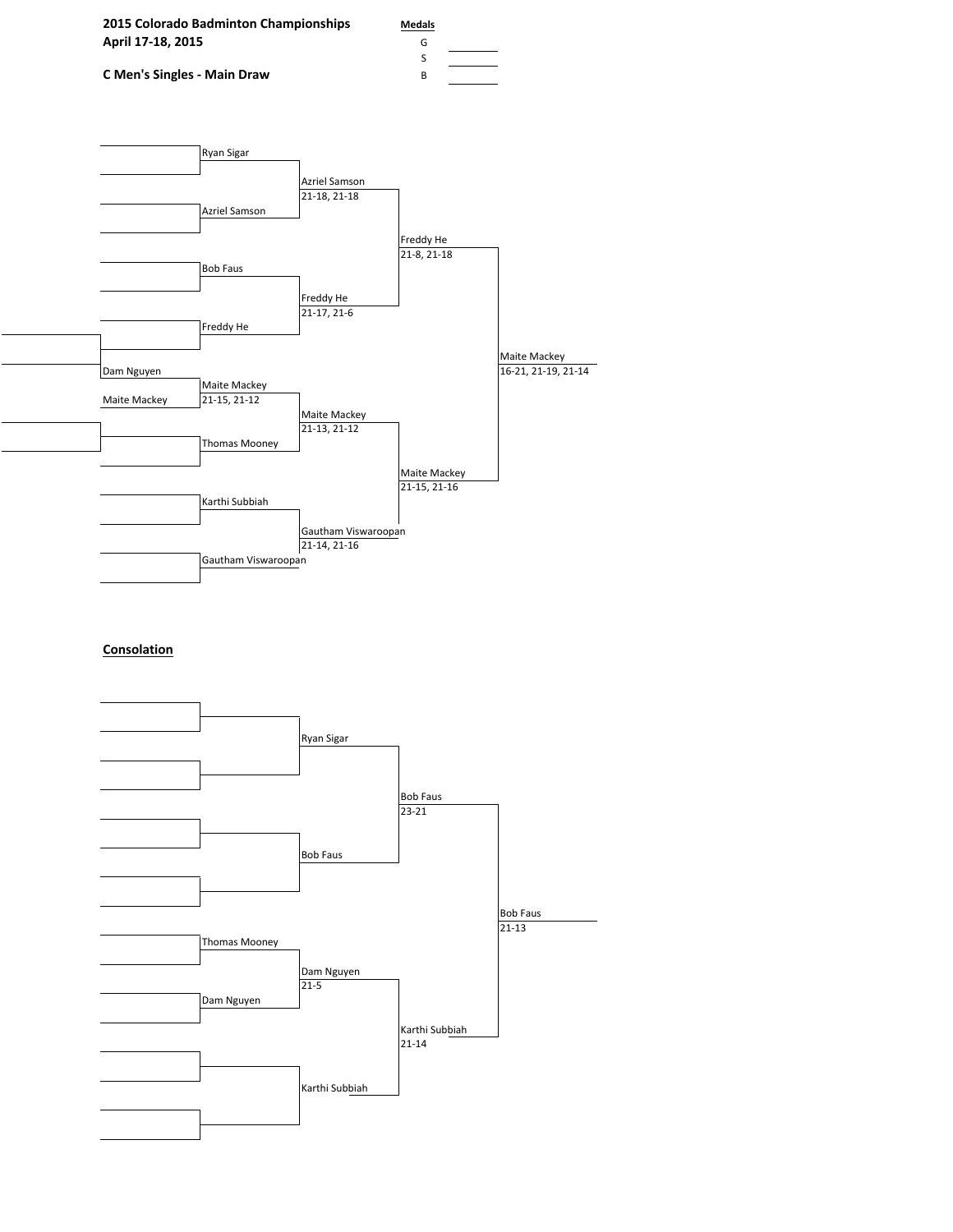



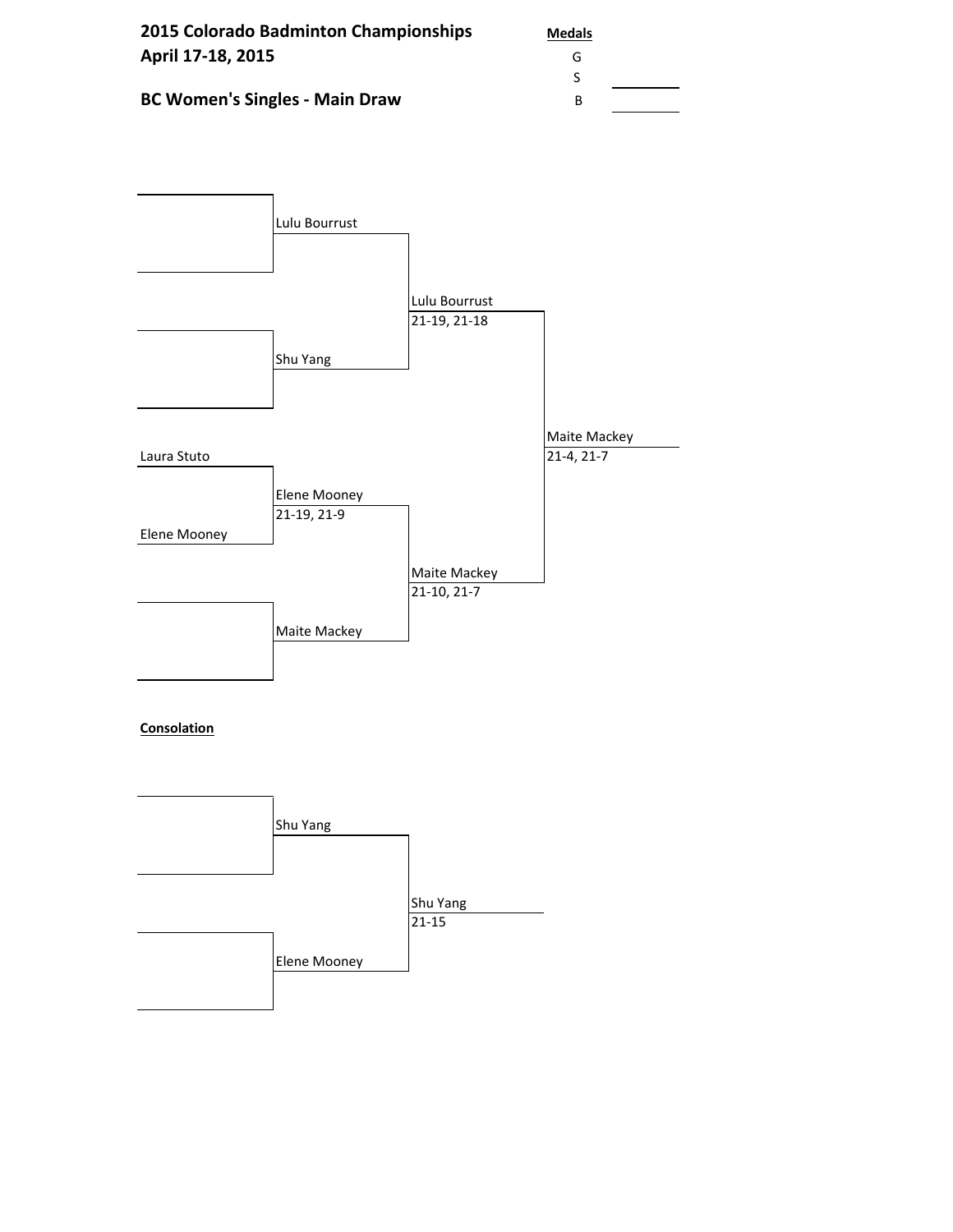

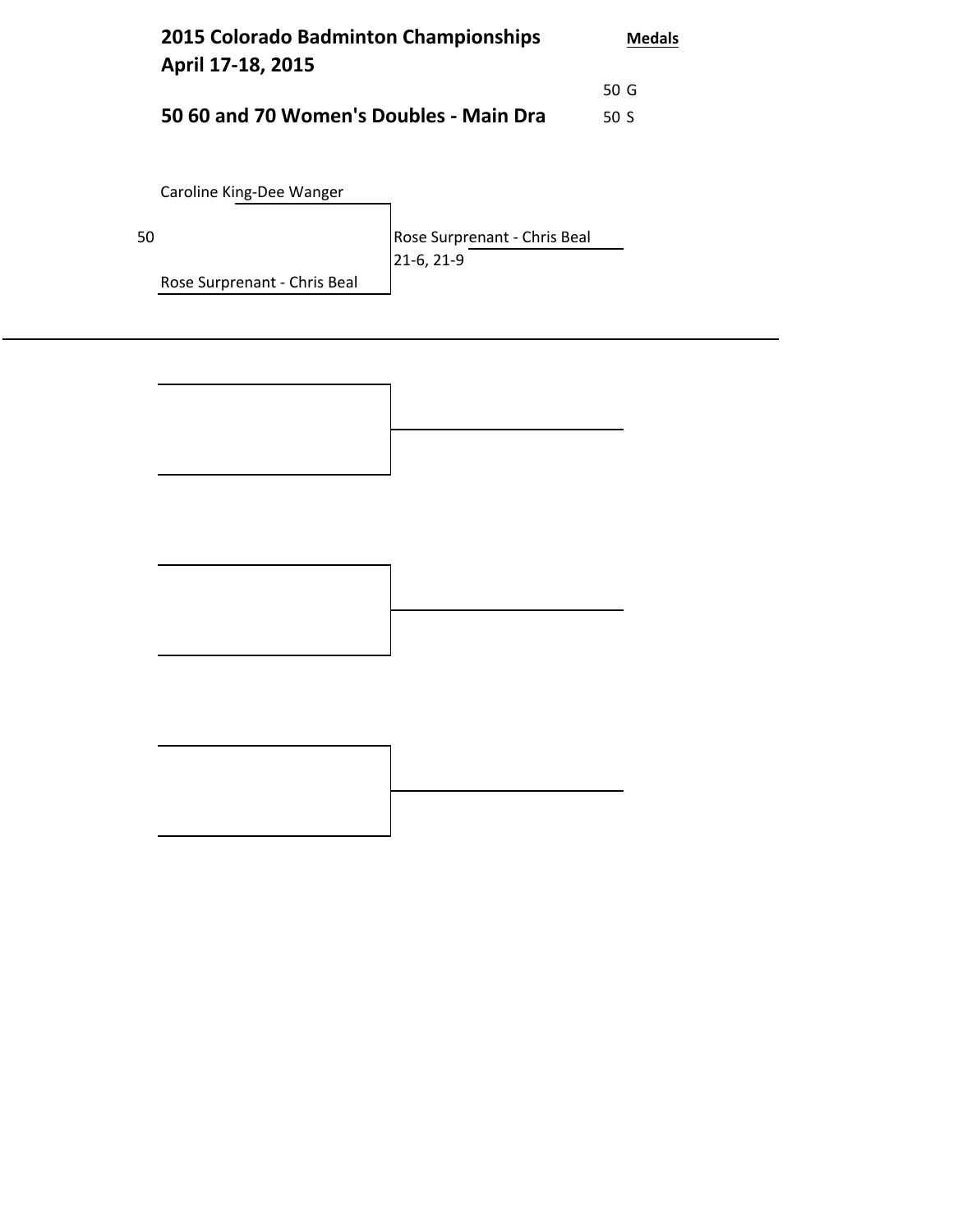| 2015 Colorado Badminton Championships | <b>Medals</b> |
|---------------------------------------|---------------|
| April 17-18, 2015                     | 60 G          |
|                                       | 60 S          |
| 60 and 70 Mixed - Main Draw           | 70 G          |
|                                       | 70 S          |



Stanley Boyd-Marilyn Boyd Stanley Boyd-Marilyn Boyd 21-9 Hart Axley-Chris Beal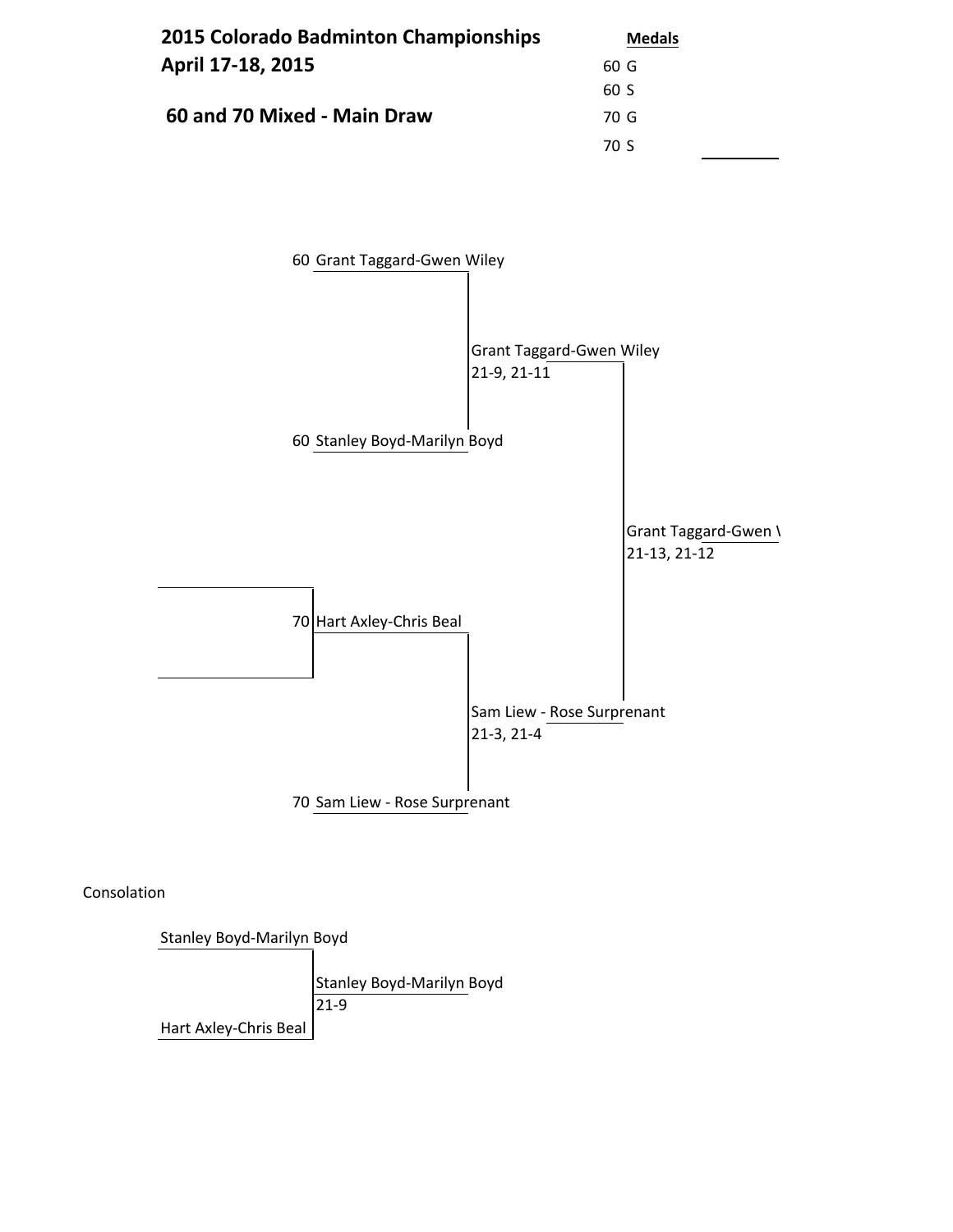

Sean Girodo-Maggie Macgregor 21-10, 21-17 Sean Girodo-Maggie Macgregor

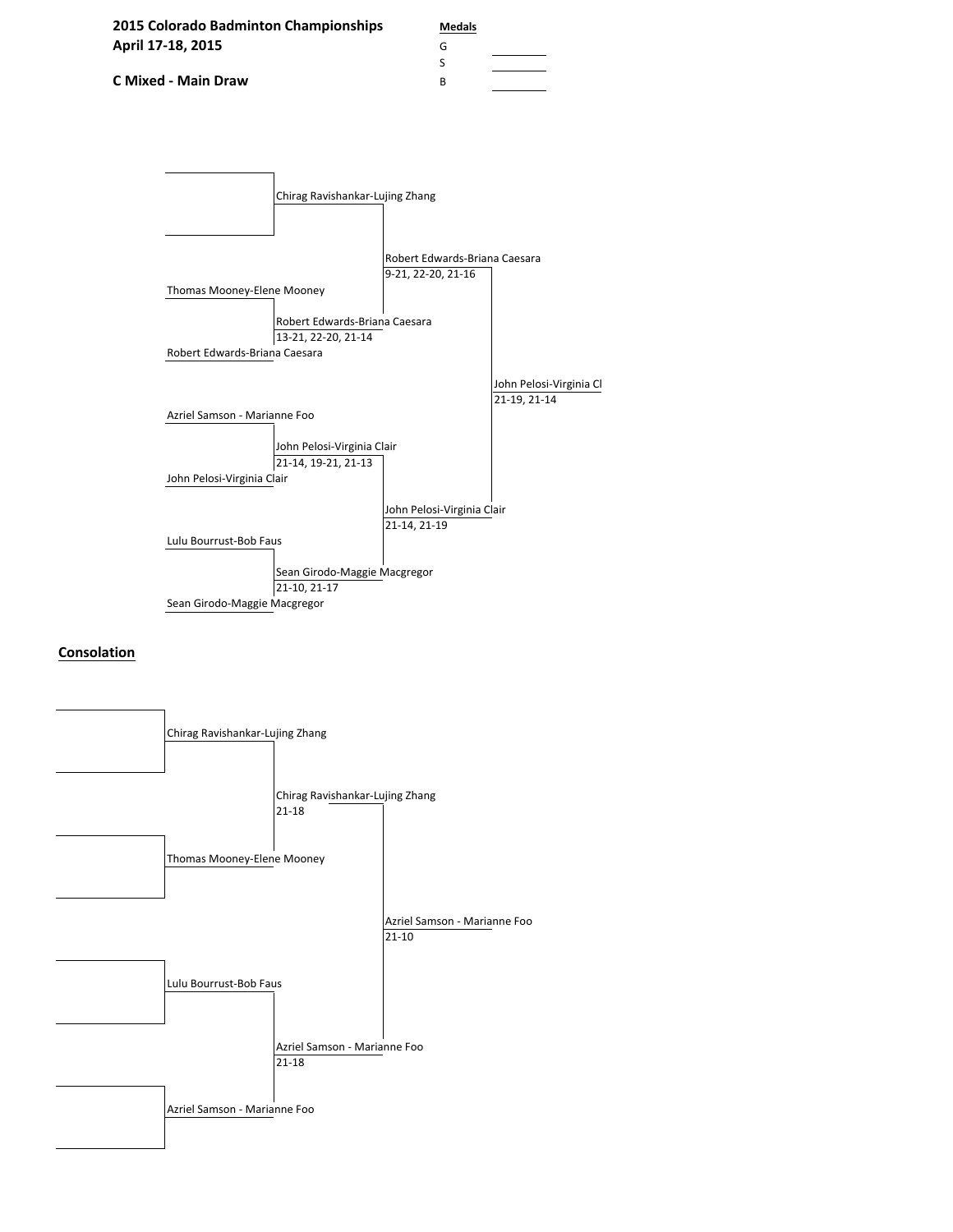| 2015 Colorado Badminton Championships Medals |  |
|----------------------------------------------|--|
|                                              |  |
| -50 G                                        |  |
| .50 S                                        |  |
|                                              |  |

Stan Boyd - Jim Stabler

Stan Boyd - Jim Stabler 21-12, 21-12

Richard Juday - Curtis Johnson

Grant Taggard - Ed Zimmerman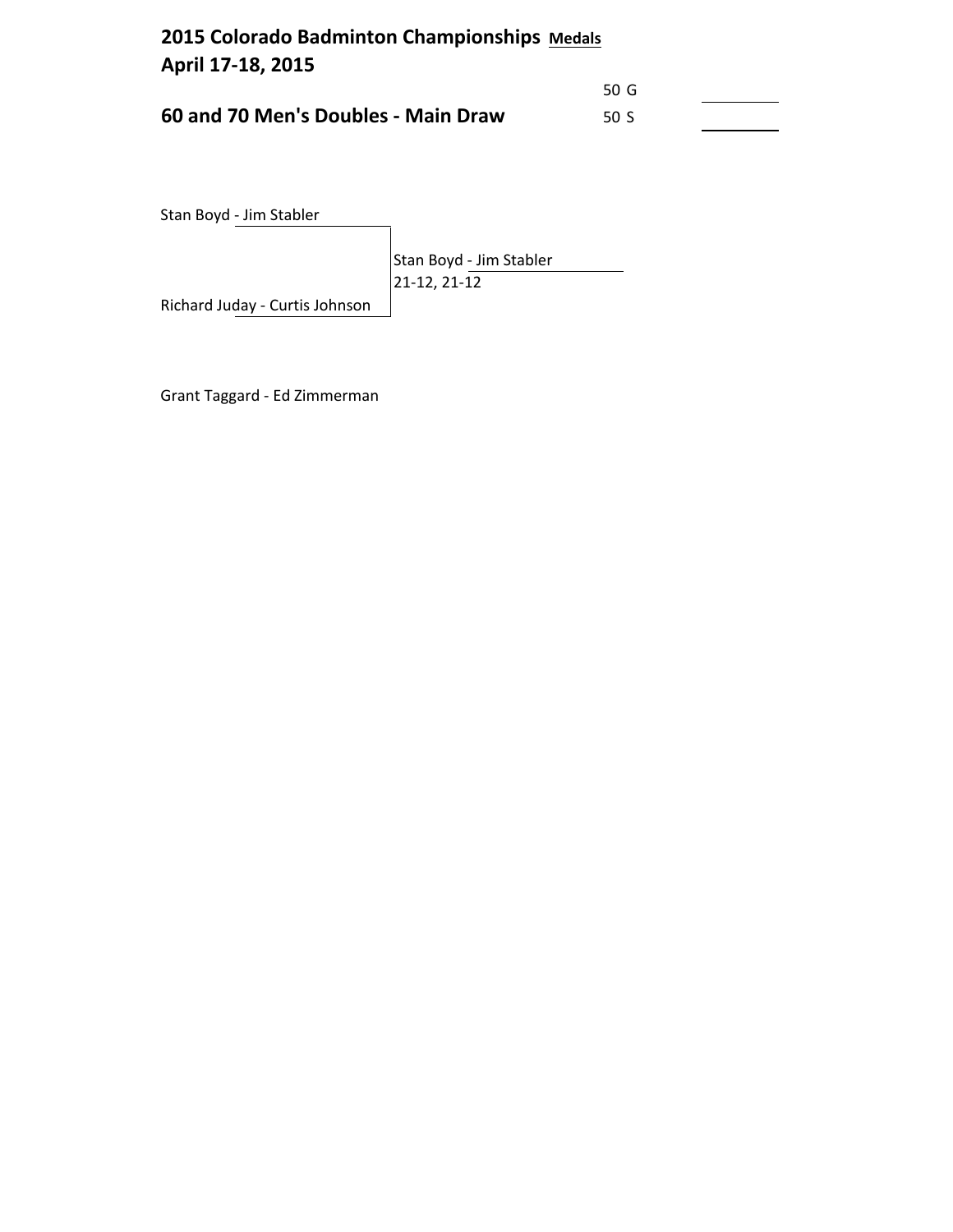| 2015 Colorado Badminton Championships | <b>Medals</b> |
|---------------------------------------|---------------|
| April 17-18, 2015                     | G             |
|                                       | S             |
| <b>A Mixed - Main Draw</b>            | B             |

| Chern-Hooi Lim-Hannah Wang |  |
|----------------------------|--|
| Chern-Hooi Lim-Hannah Wang |  |
| 21-15, 21-13               |  |
| Ben Lord - Maite Mackey    |  |
|                            |  |
|                            |  |
|                            |  |
| Ben Lord - Maite Mackey    |  |
|                            |  |
| Jasper Tai-Catherine Kent  |  |
| 21-15, 21-13               |  |
| Jasper Tai-Catherine Kent  |  |
|                            |  |
|                            |  |
| Chern-Hooi Lim-Hannah Wang |  |
|                            |  |
| Jasper Tai-Catherine Kent  |  |
| 21-17, 19-21, 21-13        |  |
| Jasper Tai-Catherine Kent  |  |
|                            |  |
|                            |  |
|                            |  |
|                            |  |
|                            |  |
|                            |  |
|                            |  |
|                            |  |

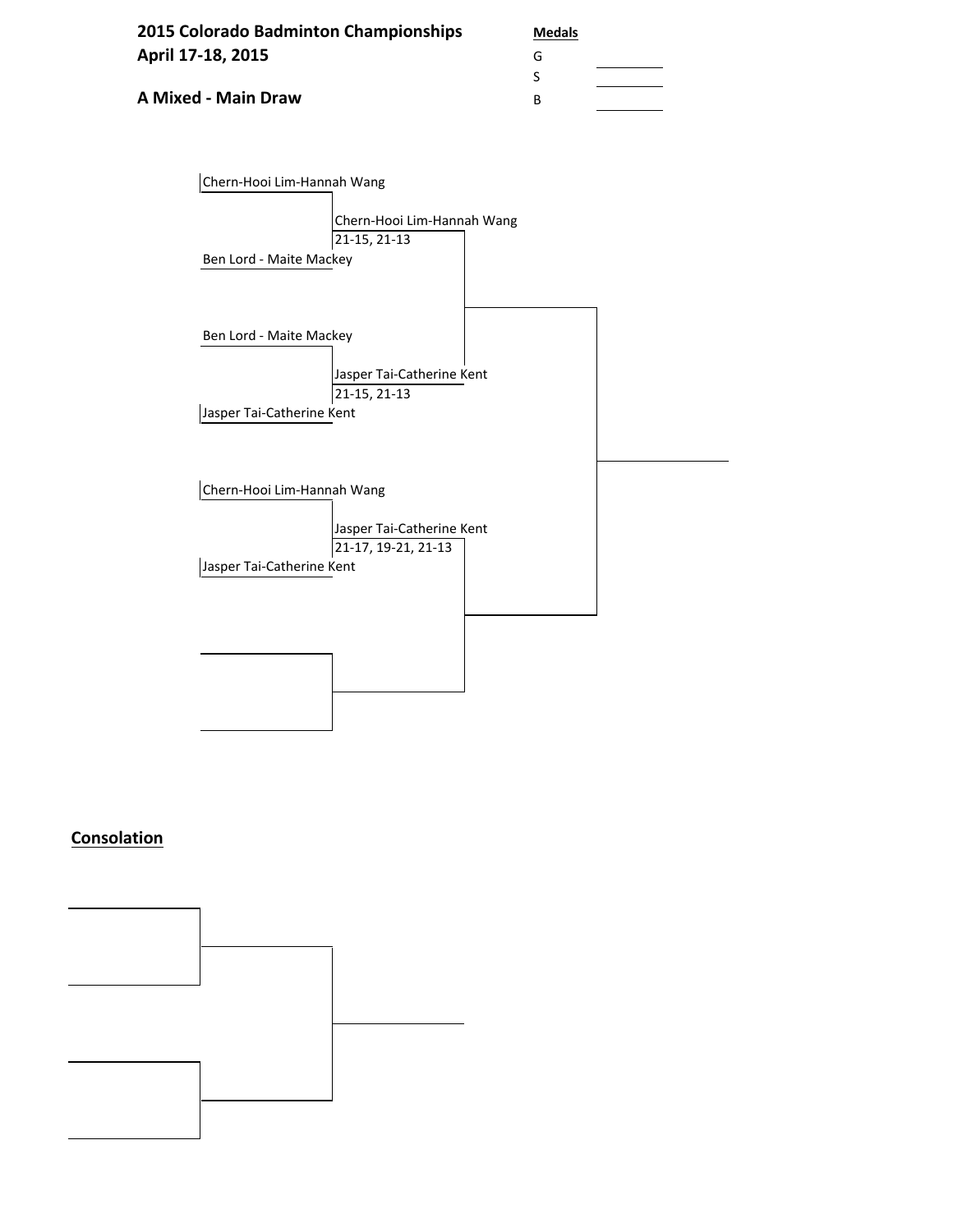| <b>2015 Colorado Badminton Championships</b> | Medals |
|----------------------------------------------|--------|
| April 17-18, 2015                            | G      |
|                                              |        |
| <b>C Women's Doubles- Main Draw</b>          | B      |

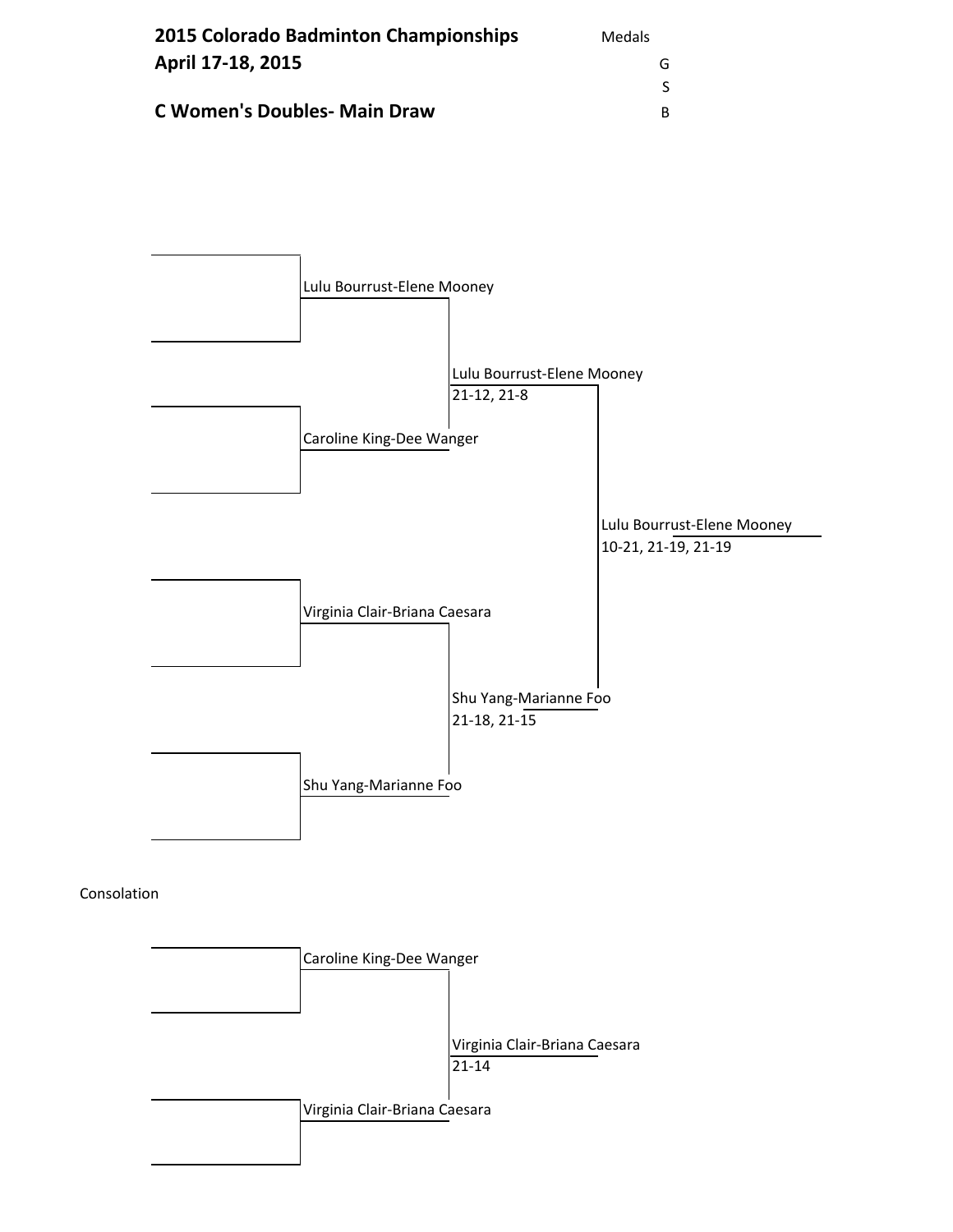| 2015 Colorado Badminton Championships Medals |  |
|----------------------------------------------|--|
| April 17-18, 2015                            |  |
|                                              |  |
| <b>B Woman's Doubles - Round Robin</b>       |  |

Maite Mackey-Sabrina Chen

Hiral Shah-Gina Devadoss 21-14, 21-10

Hiral Shah-Gina Devadoss

Maite Mackey-Sabrina Chen

Gwen Wiley-Christine Ramsey 9-21, 21-13, 21-19 Gwen Wiley-Christine Ramsey

Hiral Shah-Gina Devadoss

Hiral Shah-Gina Devadoss 21-10, 21-13

Gwen Wiley-Christine Ramsey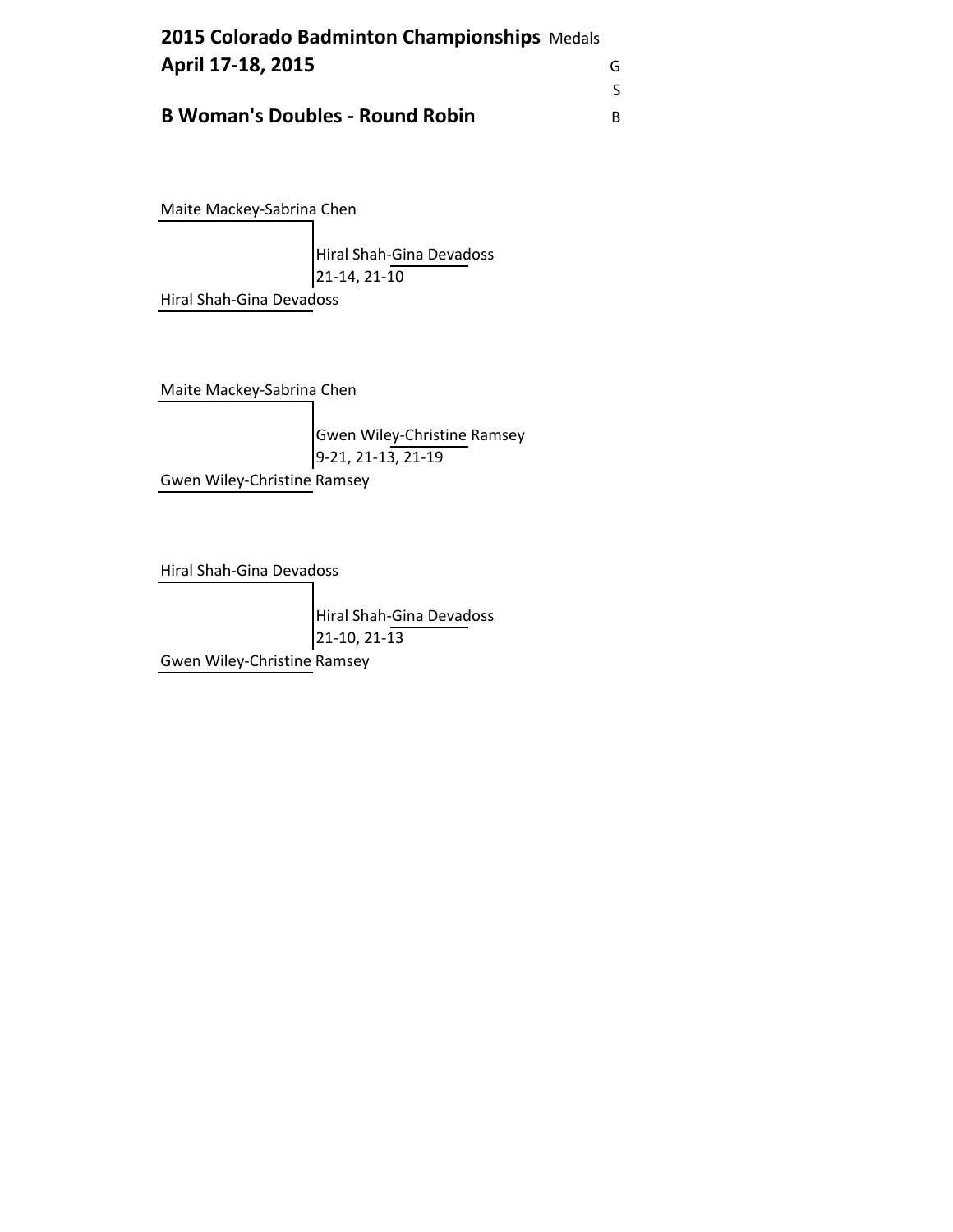

John Pelosi-Tom mooney Richard Juday - Curtis Johnston John Pelosi-Tom mooney 22-20 Randy Stuchlik-Robert Edwards 21-16 Randy Stuchlik-Robert Edwards **John Pelosi-Tom mooney** 21-14 Alan Mills-Tyler Mills Alan Mills-Tyler Mills 21-18 Gautham Viswaroopan-Ryan Sigar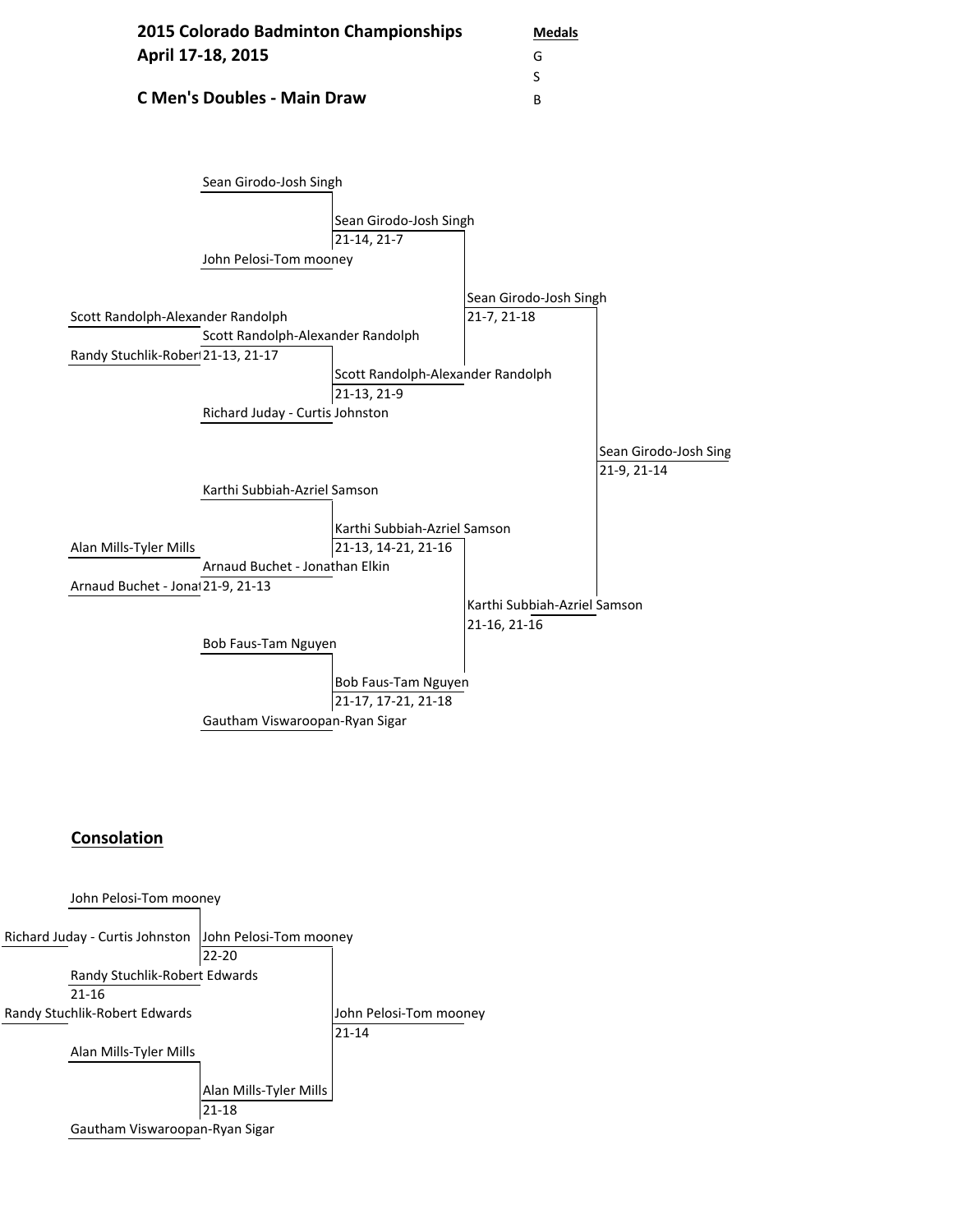;h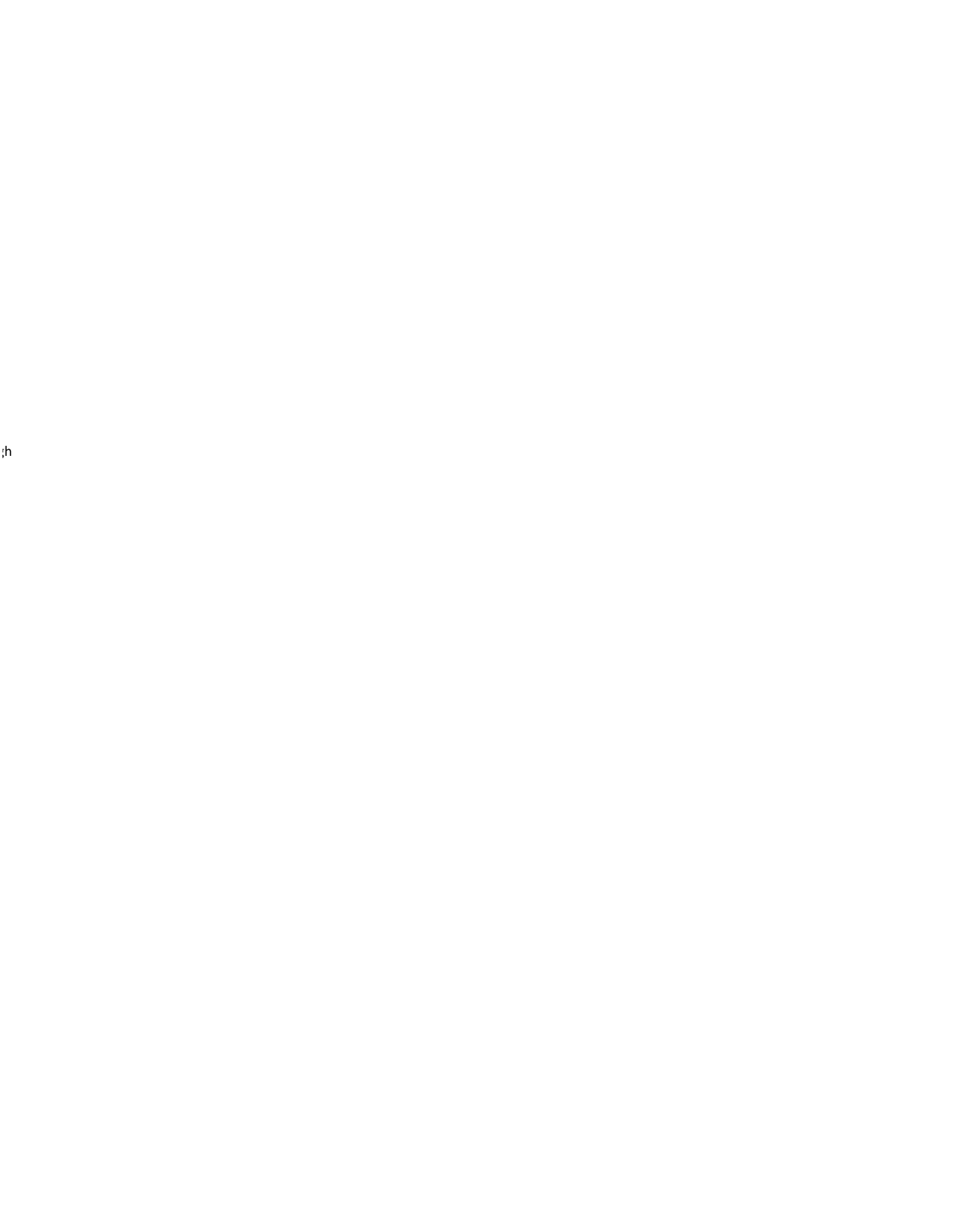

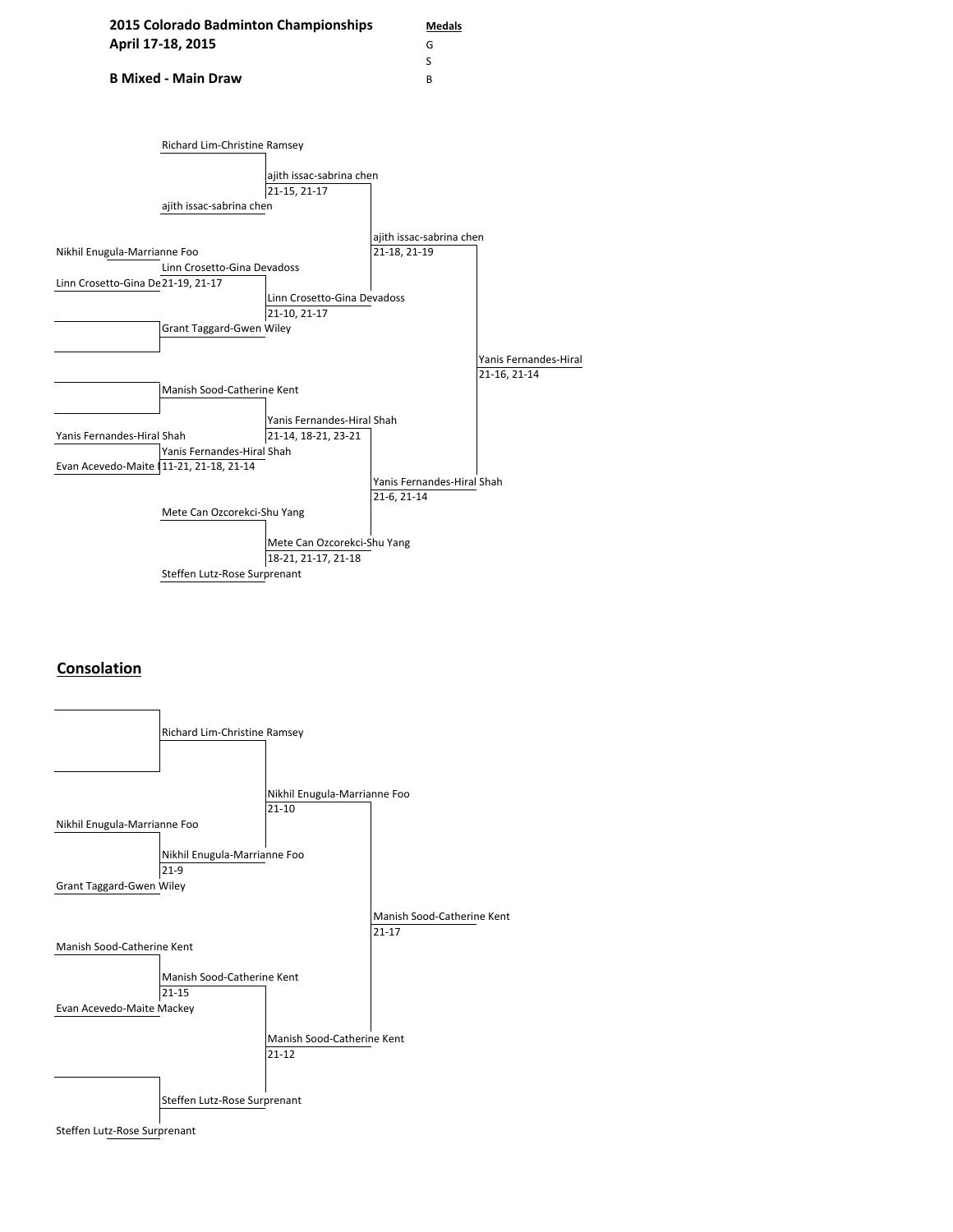Shah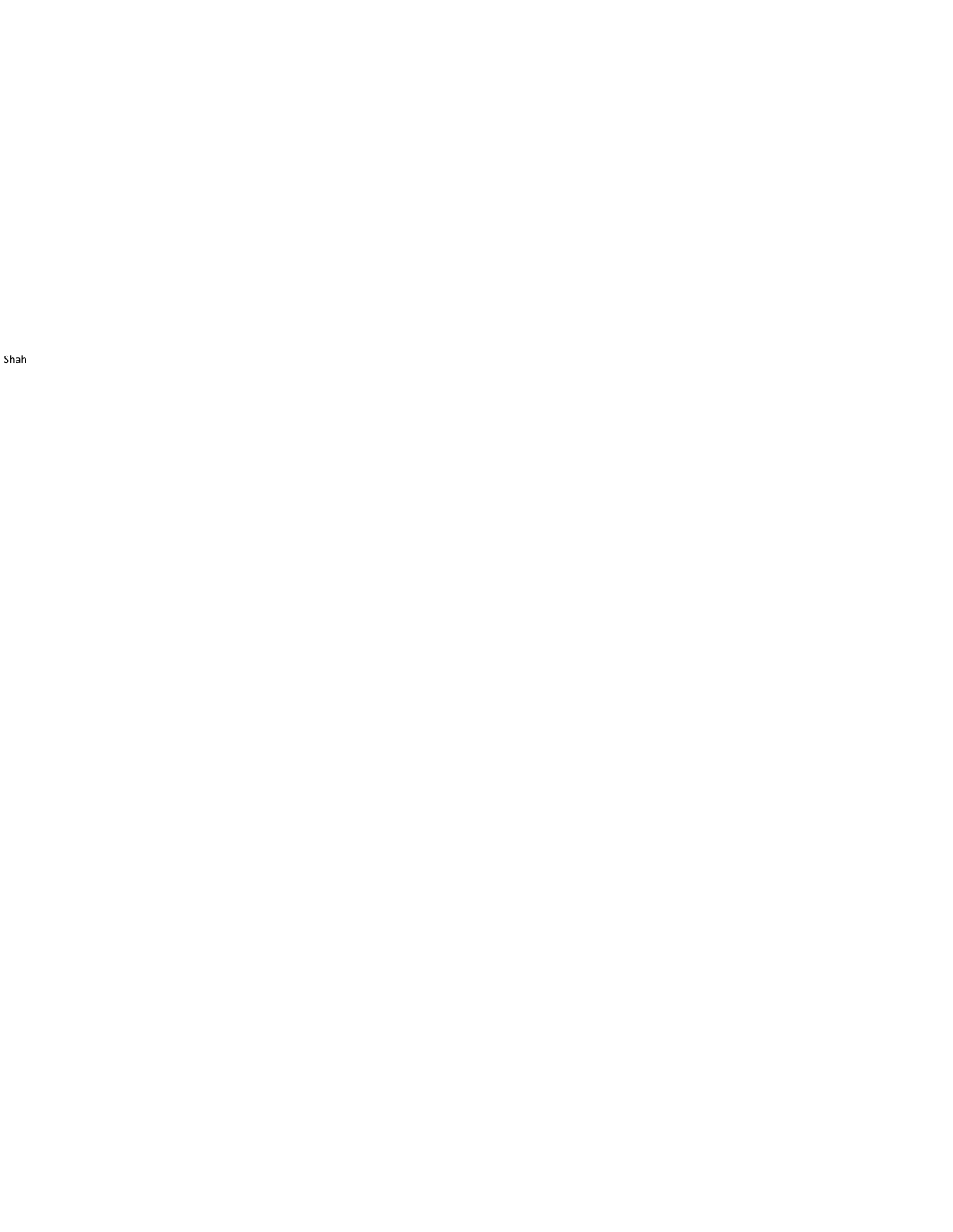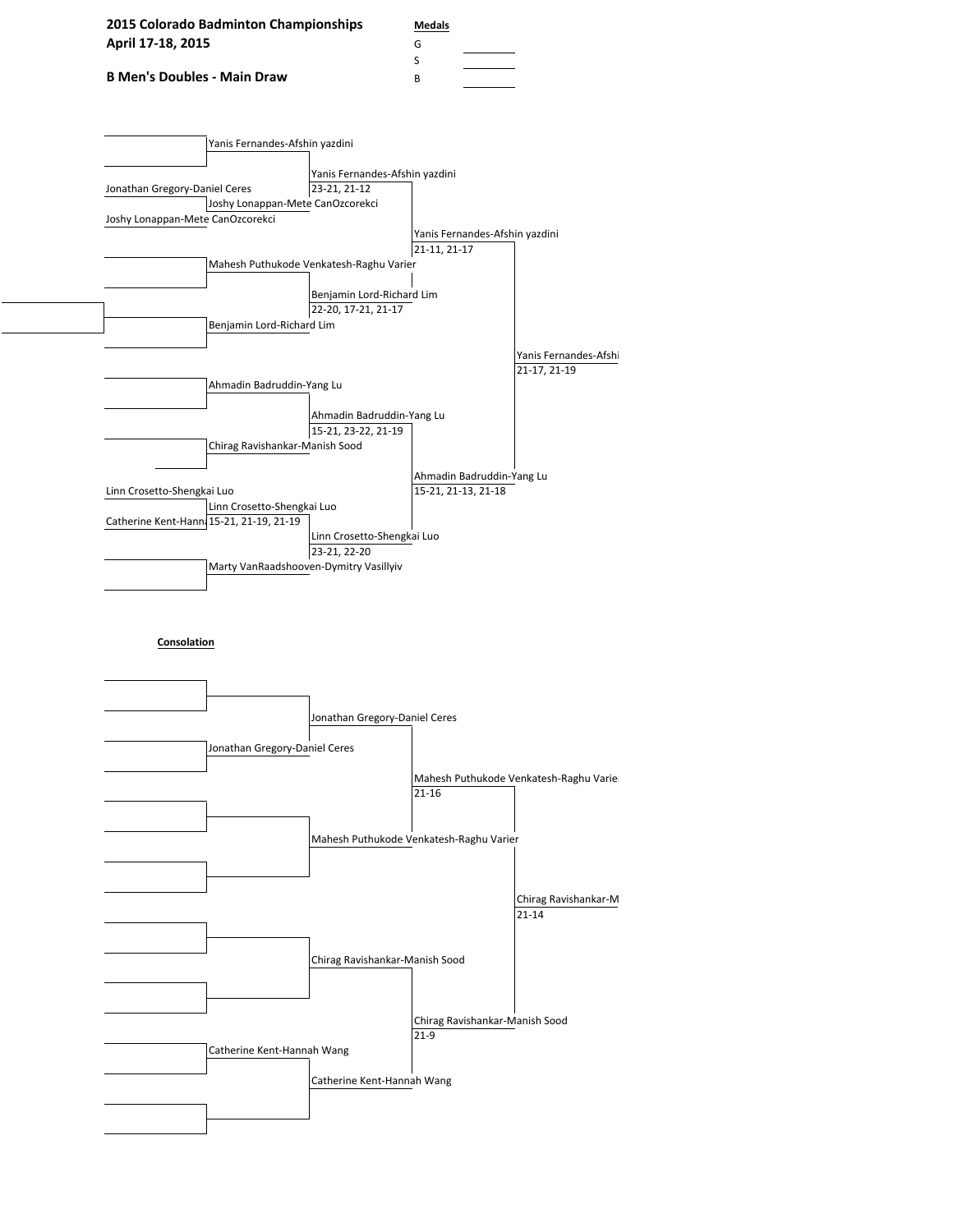



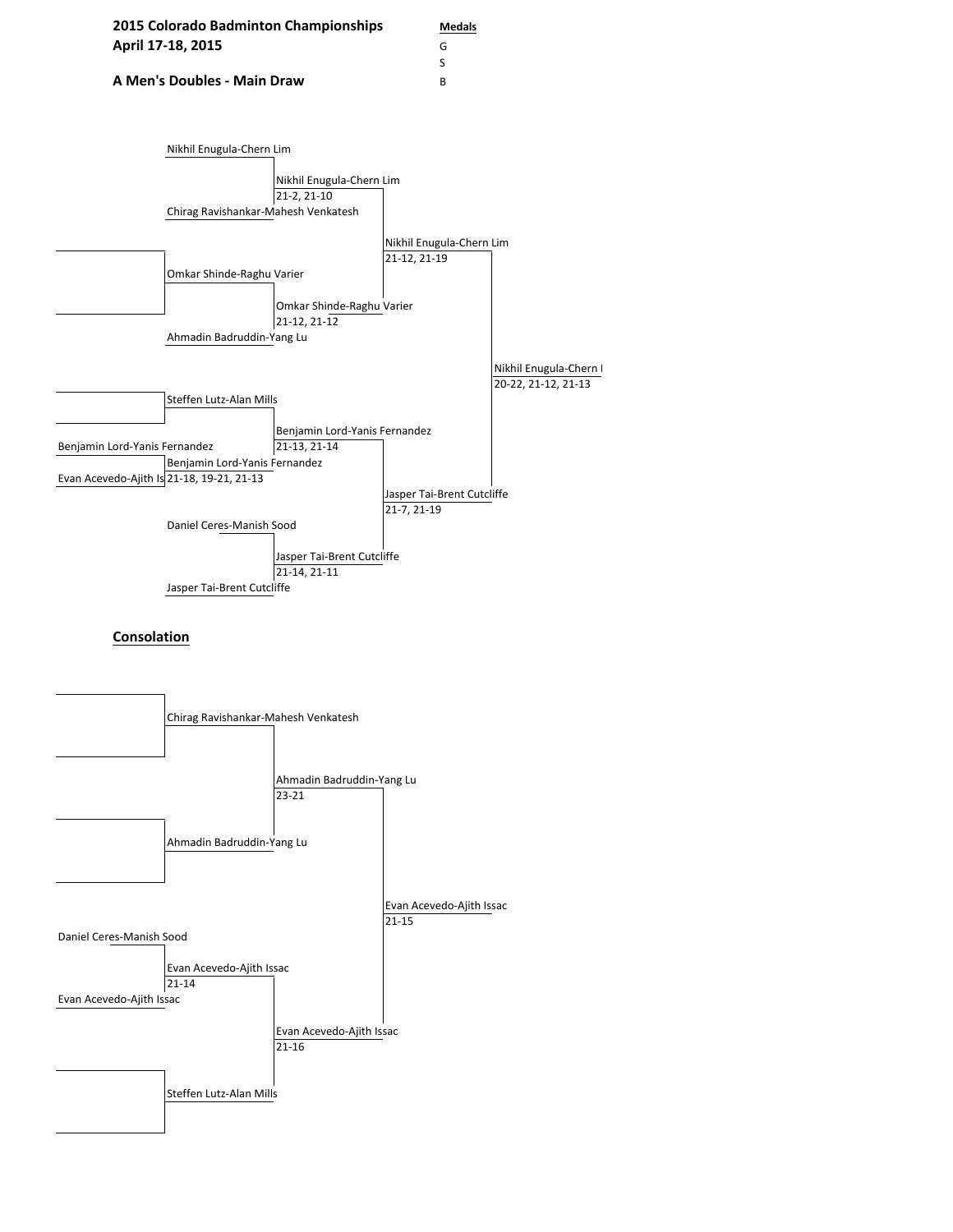Lim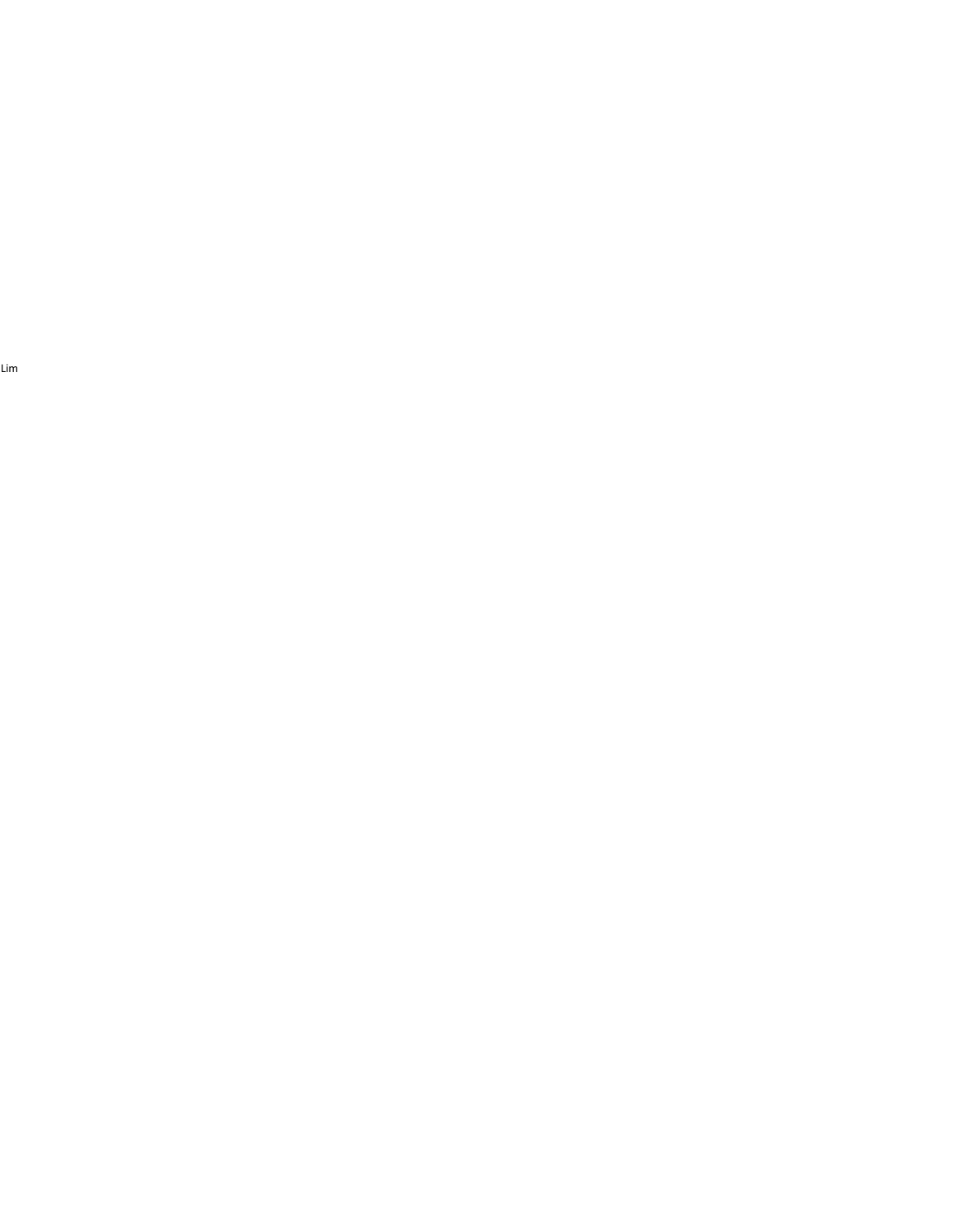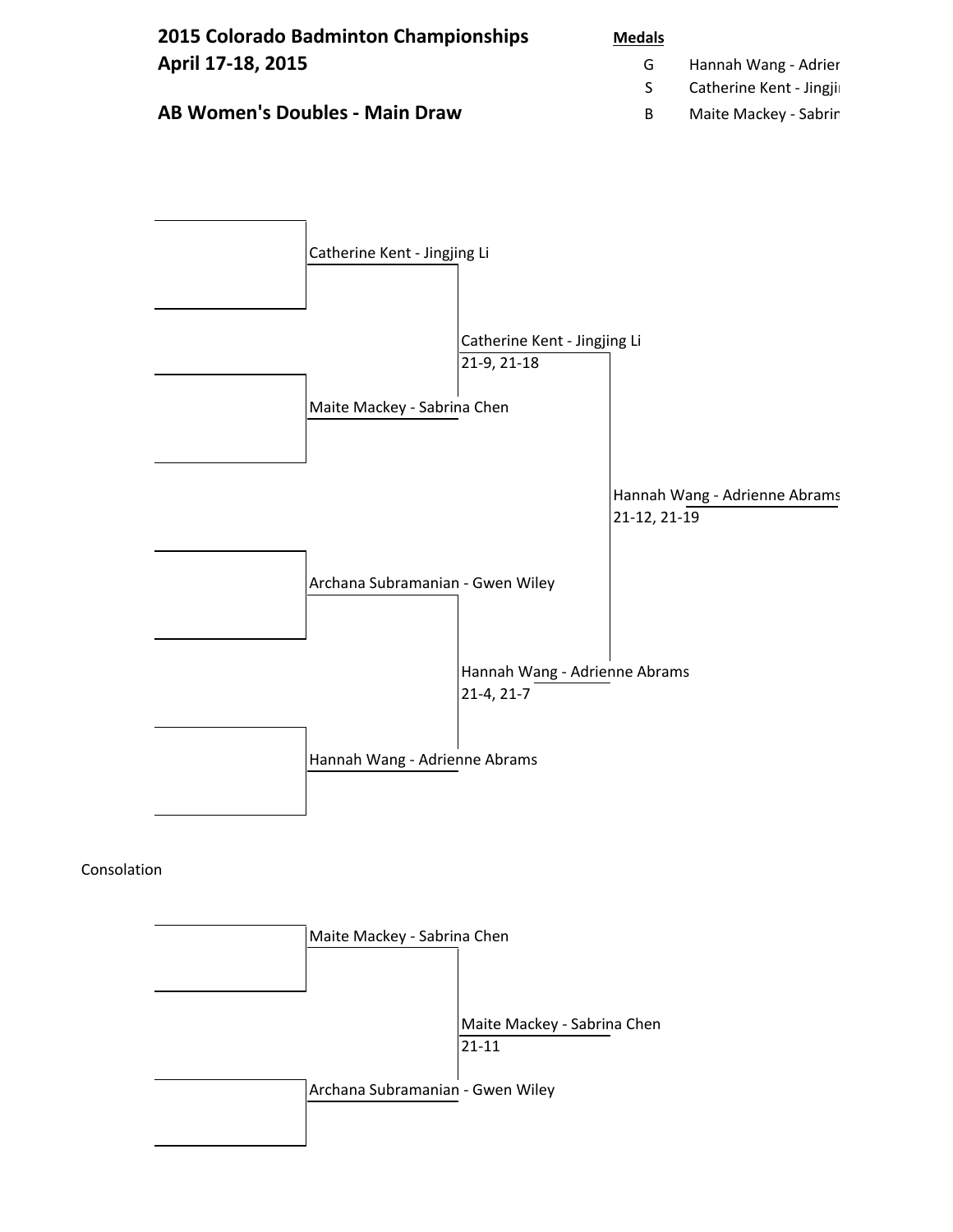| 2015 Colorado Badminton Championships Medals |                   |              |  |
|----------------------------------------------|-------------------|--------------|--|
|                                              | April 17-18, 2015 | $\mathsf{G}$ |  |
|                                              |                   |              |  |
|                                              |                   |              |  |

| <b>C Woman's Singles - Round Robin</b> |  |
|----------------------------------------|--|
|----------------------------------------|--|

| Lulu Bourrust |               |
|---------------|---------------|
|               |               |
|               | Lulu Bourrust |
|               | 21-13, 21-11  |
| Marianne Foo  |               |
|               |               |

| Lulu Bourrust |                       |
|---------------|-----------------------|
|               |                       |
|               | Lulu Bourrust         |
|               | $15-21, 21-15, 21-12$ |
| Shu Yang      |                       |

| Marianne Foo |                                 |
|--------------|---------------------------------|
|              | Shu Yang<br>25-23, 17-21, 21-15 |
| Shu Yang     |                                 |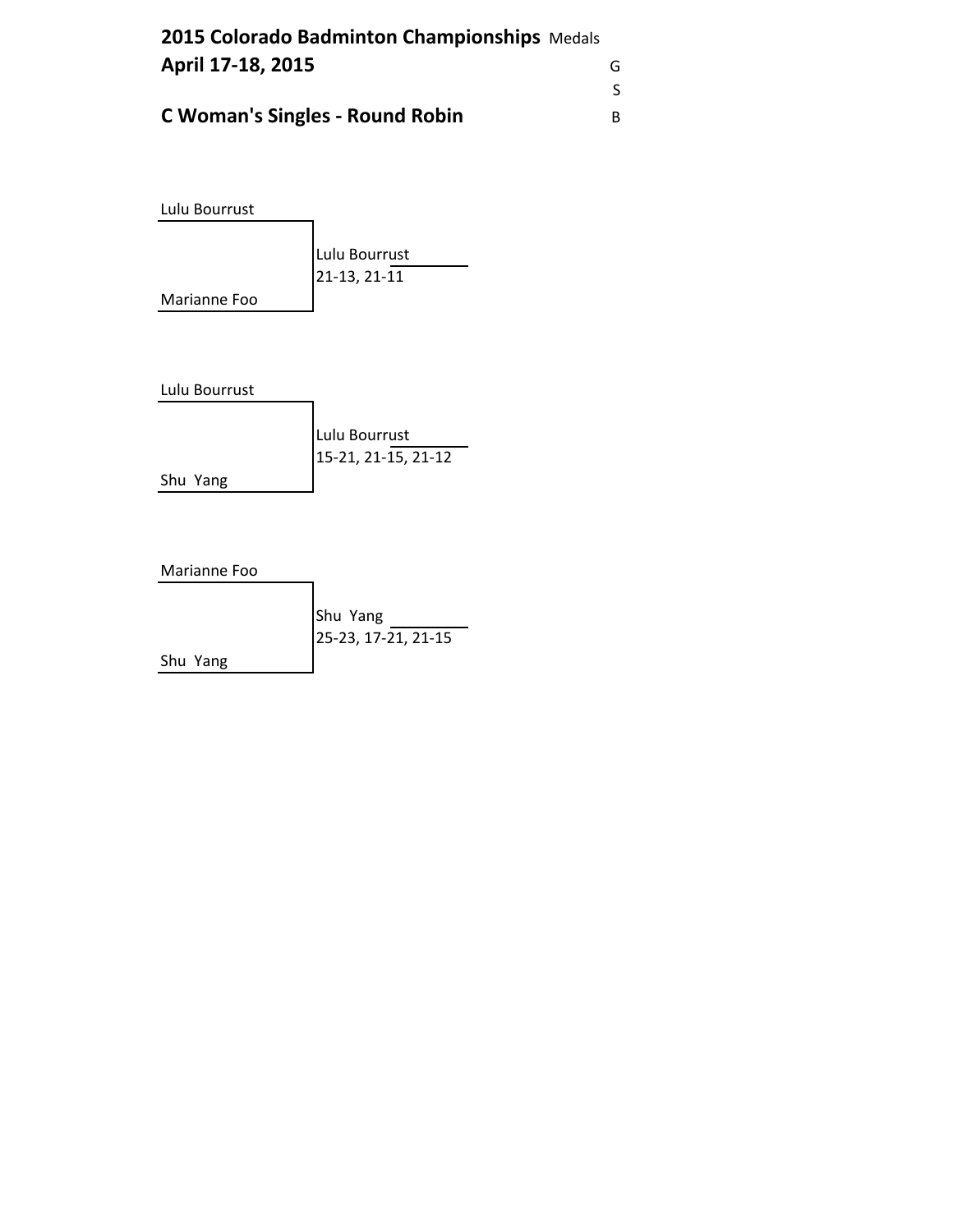Lulu Bourrust Shu Yang Marianne Foo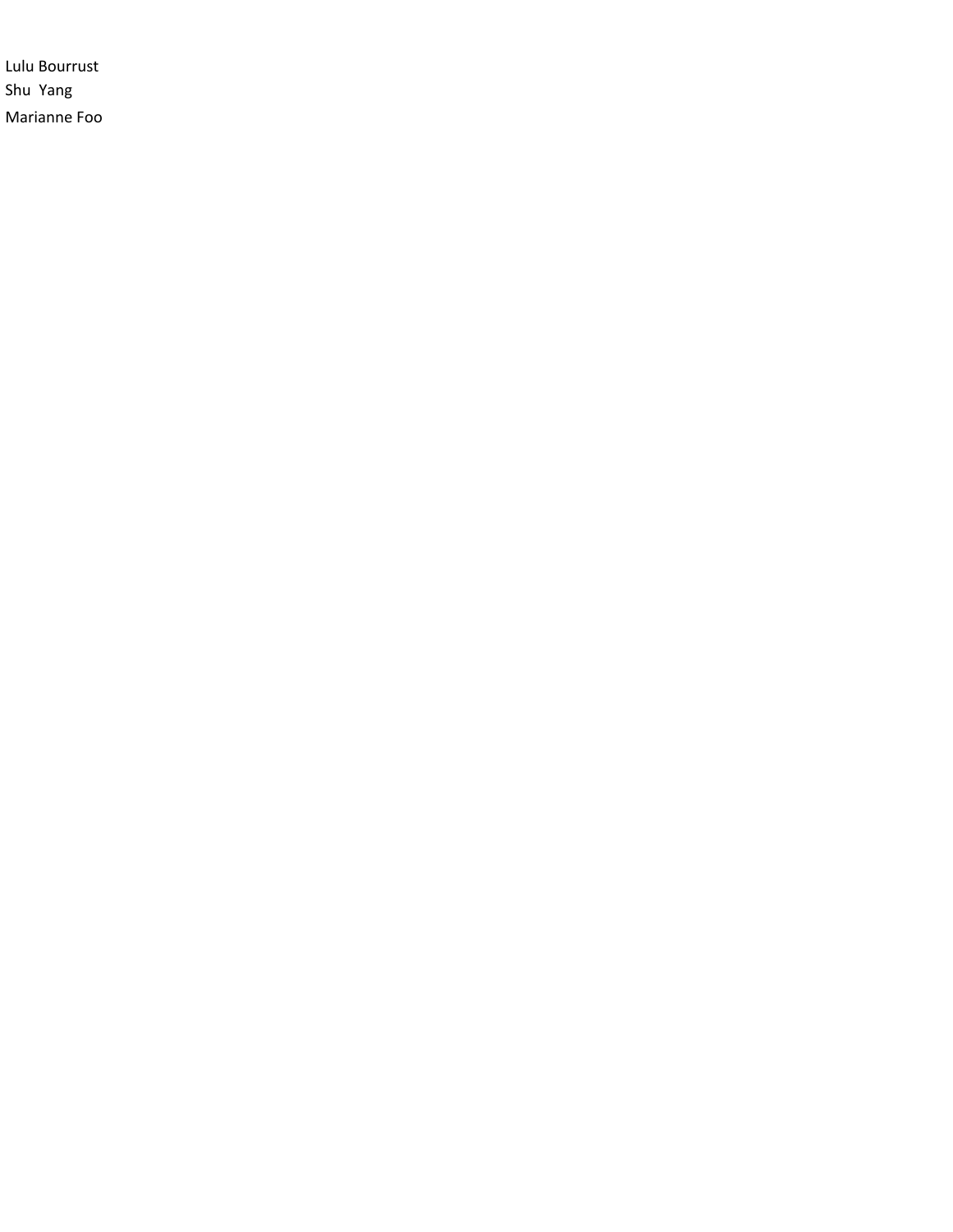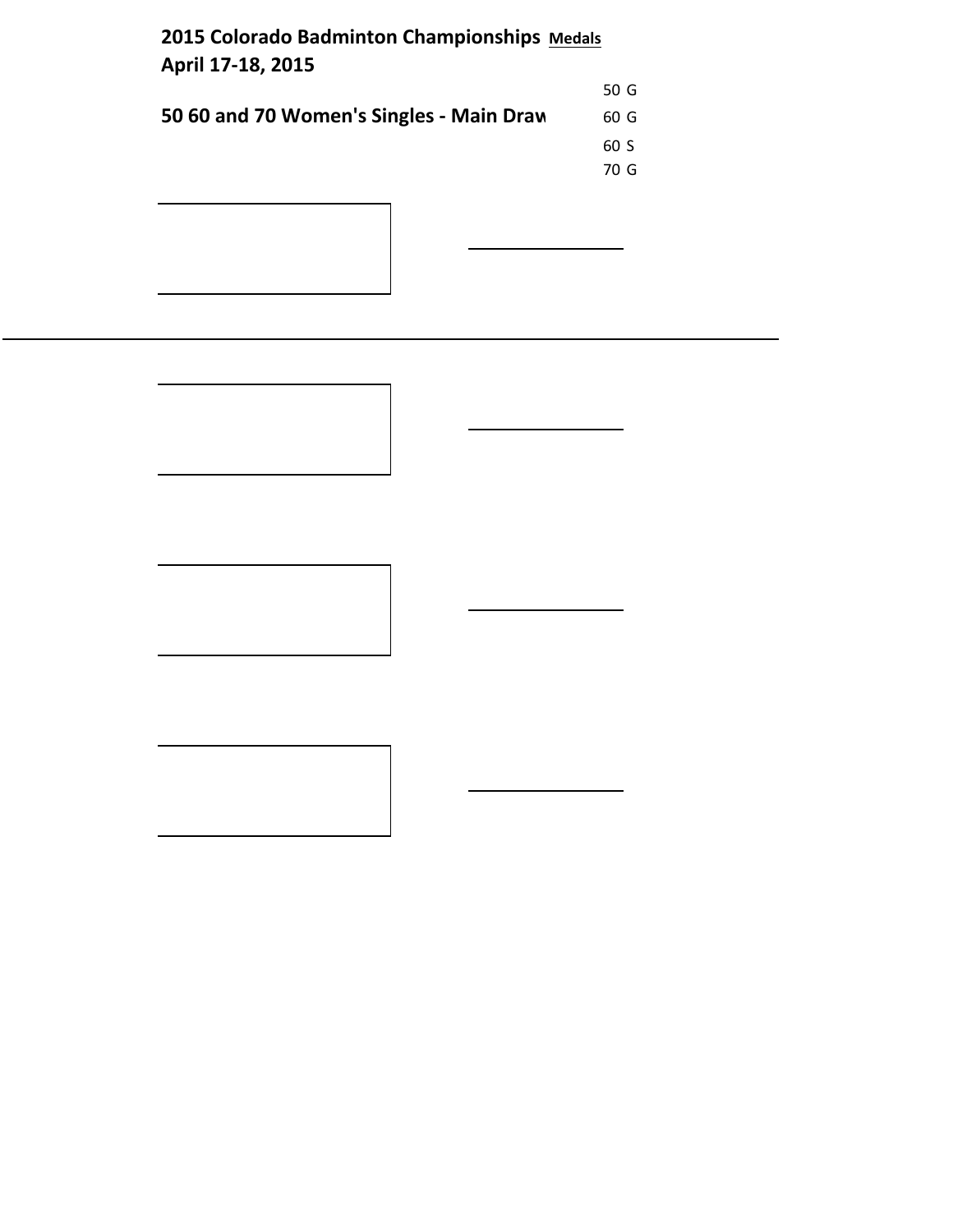## **2015 Colorado Badminton Championships** Medals **April 17-18, 2015** G - Bob Bronson

S - Bob Faus

# **50 Men's Singles - Main Draw**

| <b>Bob Faus</b>    |                    |
|--------------------|--------------------|
|                    |                    |
|                    | <b>Bob Bronson</b> |
|                    | 22-20, 22-20       |
| <b>Bob Bronson</b> |                    |